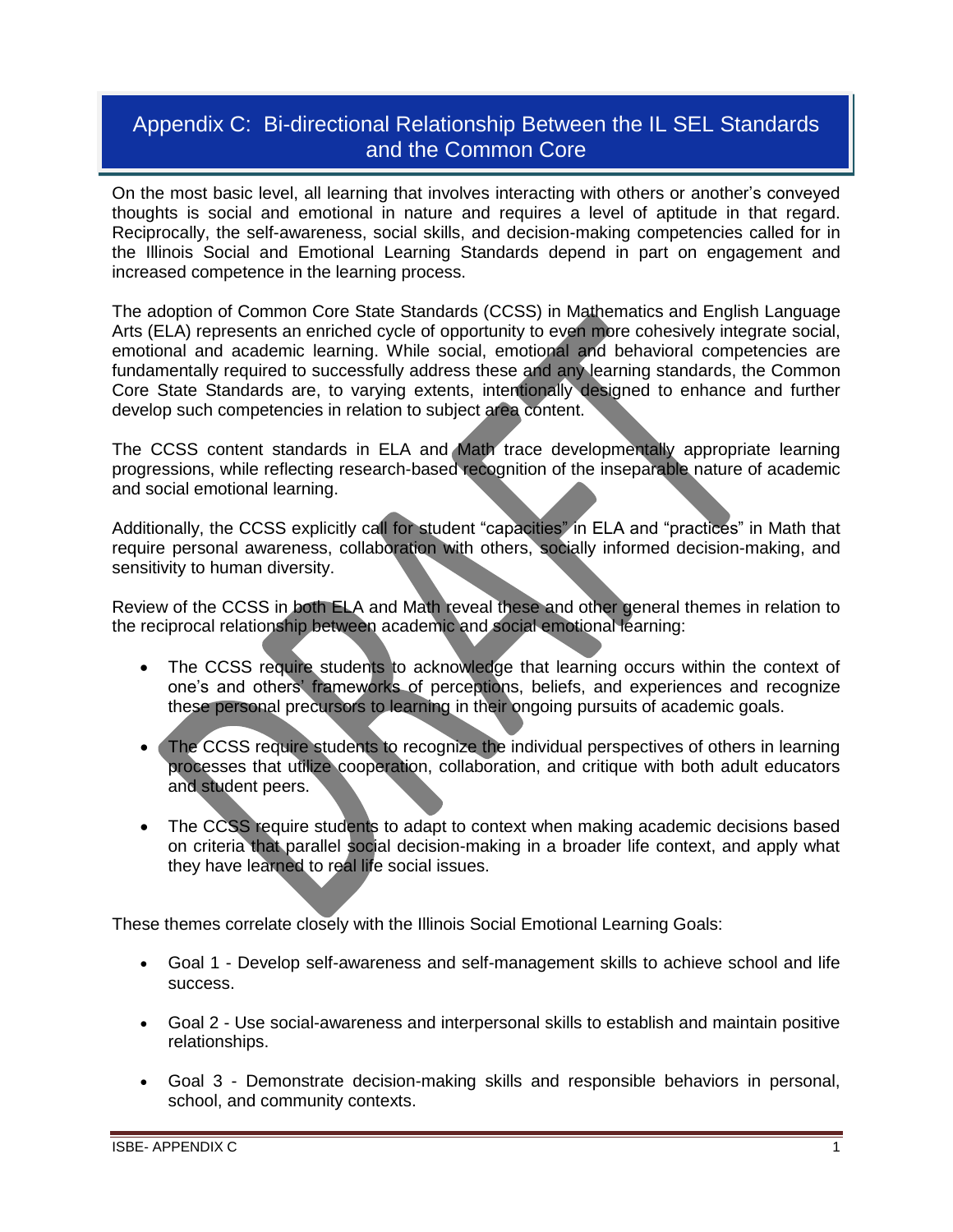By reflecting on the skills required for College and Career Readiness in the context of the 21<sup>st</sup> Century, the standards intentionally address not only academic achievement, but also a broader construct of life skills that allows for fulfillment and contribution in academic, professional, and societal roles.

### **A Broadened Definition of Literacy**

*"As a natural outgrowth of meeting the charge to define college and career readiness, the Standards also lay out a vision of what it means to be a literate person in the twenty-first century. Indeed, the skills and understandings students are expected to demonstrate have wide applicability outside the classroom or workplace. Students who meet the Standards… reflexively demonstrate the cogent reasoning and use of evidence that is essential to both private deliberation and responsible citizenship in a democratic republic."*

## *Introduction, Common Core State Standards in English Language Arts*

The Common Core State Standards in ELA support a broad approach to literacy, including learner attributes necessary for student success, by prescribing necessary "capacities of a literate individual." These capacities, not standards themselves but a collective profile of students who have mastered them, apply across the ELA content standards and highlight the individual and social awareness and skills incorporated in the Common Core State Standards in English Language Arts.

Full descriptions of seven capacities of a literate individual can be found in the [Common Core](http://www.isbe.net/common_core/pls/level1/pdf/ela-standards.pdf)  [State Standards in ELA](http://www.isbe.net/common_core/pls/level1/pdf/ela-standards.pdf) document. The following are excerpted examples illustrating social emotional skills necessary to fulfill a broadened definition of literacy:

**They demonstrate independence**. Students "build on others' ideas, articulate their own ideas, and confirm they have been understood… (T)hey become self-directed learners, effectively seeking out and using resources to assist them, including teachers, peers, and print and digital reference materials."

**They build strong content knowledge**. "They read purposefully and listen attentively… They refine and share their knowledge through writing and speaking."

**They respond to the varying demands of audience, task, purpose, and discipline***.*  "Students adapt their communication**…** They appreciate nuances, such as how the composition of an audience should affect tone when speaking and how the connotations of words affect meaning."

**They comprehend as well as critique.** "Students are engaged and open-minded—but discerning… They work diligently to understand precisely what an author or speaker is saying, but they also question an author's or speaker's assumptions and premises..."

**They value evidence**. "They use relevant evidence when supporting their own points in writing and speaking, making their reasoning clear to the reader or listener, and they constructively evaluate others' use of evidence."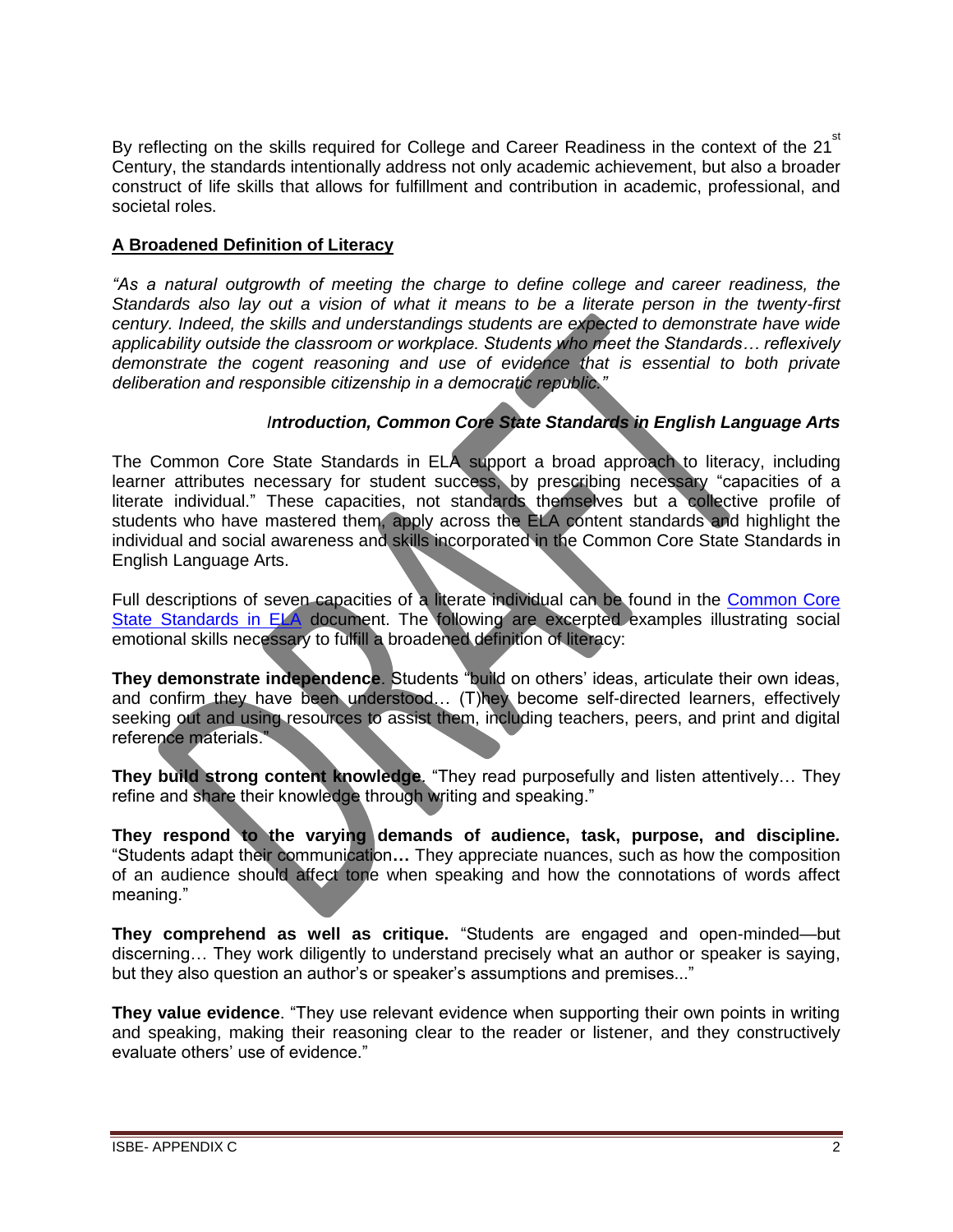**They use technology and digital media strategically and capably.** "Students employ technology thoughtfully… They are familiar with the strengths and limitations of various technological tools and mediums and can select and use those best suited to their communication goals."

**They come to understand other perspectives and cultures.** "Students appreciate that the twenty-first-century classroom and workplace are settings in which people from often widely divergent cultures and who represent diverse experiences and perspectives must learn and work together. Students actively seek to understand other perspectives and cultures through reading and listening, and they are able to communicate effectively with people of varied backgrounds."

#### *"Capacities of a Literate Individual," Common Core State Standards in English Language Arts*

Additionally, the *content standards* in ELA, considered here on the level of College and Career Readiness Anchor Standards, also reflect correlations with social/emotional learning both implicitly and explicitly to varying degrees.

These "anchor standards" are the exit-level learning standards reflecting skills deemed necessary for successful entry into college and career. The ELA anchor standards represent a culmination of learning achieved via corresponding grade-by-grade content standards that progress in developmentally-appropriate increments.

This structural organization of the ELA Standards into linear *learning progressions* represents intentional sensitivity to child development in regard to social and emotional, as well as intellectual, growth. Likewise, this linear tracing of increasingly sophisticated skills offers great potential in regard to differentiated instruction and the provision of instructional supports based on individual students' progress.

Together, the anchor standards and grade-level specific standards define the skills and understandings that all students must demonstrate within four major strands of English Language Arts instruction: reading (both literature and informational texts), writing, speaking and listening, and language.

## **Instructional Considerations**

Major instructional emphases within these four strands underscore the necessity of accompanying social and emotional instruction.

## Reading

The CCSS emphasis on *close reading* skills, those that enable students to extract rich meaning and supporting evidence from written text, requires thoughtful teacher reflection regarding the selection of reading materials, as well as sensitivity to various interpretations of materials by students stemming from personal experience and circumstance as well as cultural diversity. Individual student interests should also be considered as teachers strive to encourage deepened student engagement with text. Engagement is a necessary precursor to the ability to attend to text to the extent required by close reading and a contributing factor to students' motivation to persevere when experiencing frustration as a result of extended interaction with challenging text.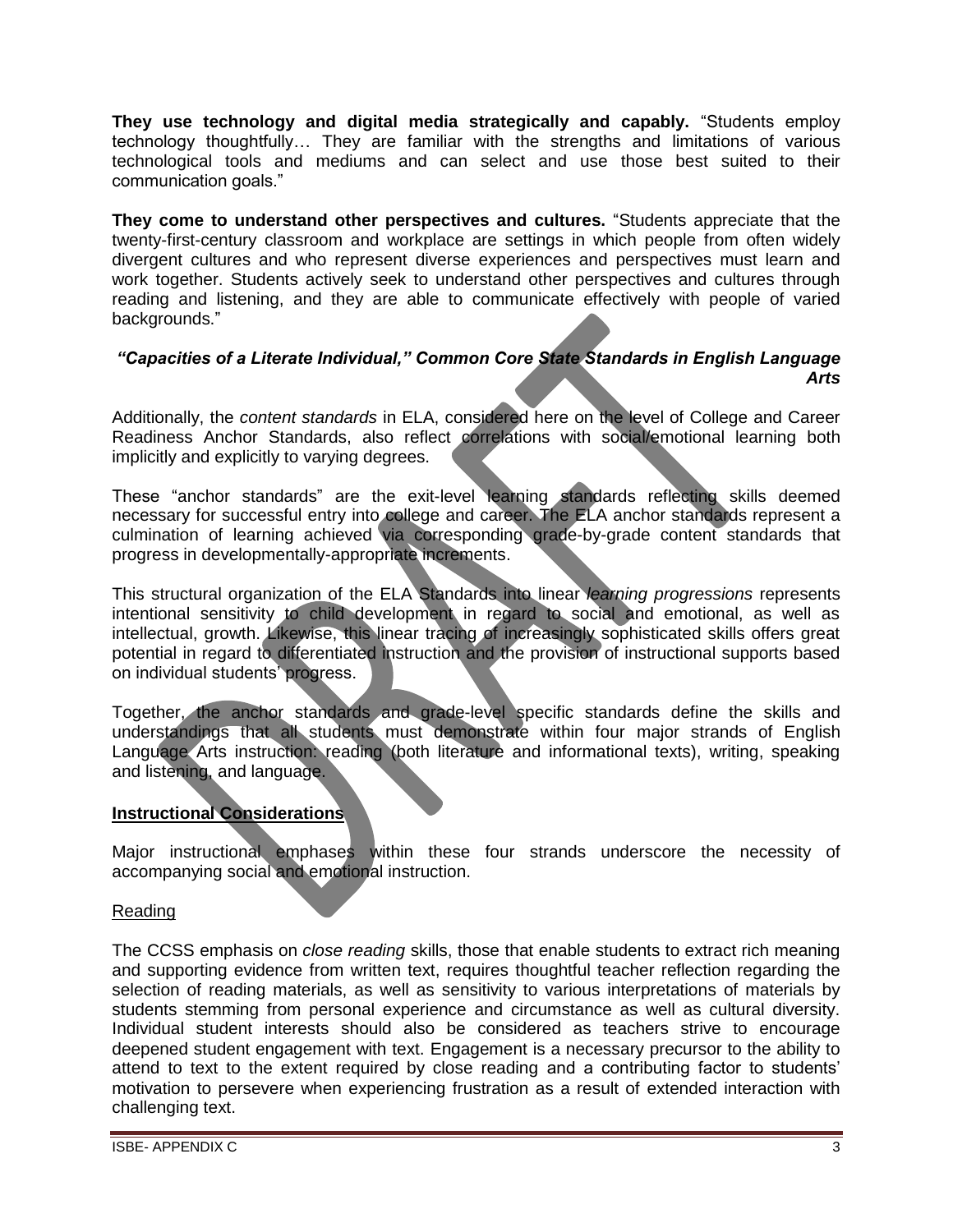The Common Core model for gauging appropriate *text complexity*, another major tenet of the CCSS in ELA, includes *reader and task considerations* as one of three components. In addition to qualitative and quantitative elements of the model that focus on the inherent complexity of the text, "variables specific to particular readers (such as motivation, knowledge, and experiences) and to particular tasks… must also be considered when determining whether a text is appropriate for a given student. Such assessments are best made by teachers employing their professional judgment, experience, and knowledge of their students and the subject" ([CCSS in](http://www.isbe.net/common_core/pls/level1/pdf/ela-standards.pdf)  [ELA, Appendix A\)](http://www.isbe.net/common_core/pls/level1/pdf/ela-standards.pdf).

Additionally, a shift in the balance of instructional attention to include more informational text in relation to literature requires instruction that assists students in employing the individual and social awareness necessary to actively ascertain and consider an author's purpose, intent, and potential biases.

## Writing

Likewise, SEL instruction is needed to assist students in ascertaining their own purpose, intent, and potential biases when creating written work. The CCSS approach to writing also prescribes a new instructional balance, distributing academic attention among narrative, explanatory, and argument writing. Specific to argument writing, the standards emphasize the building of a coherent *argument* based upon contextual evidence, versus "persuasive" writing based upon an appeal to the reader's emotions. To distinguish between the two, students must possess a keen understanding of fact versus their and other's opinions and resulting emotions, as well as the literary strategies applied to various styles and purposes of writing meant to impact diverse audiences.

#### Speaking and Listening

Increased attention to speaking and listening skills in the Common Core State Standards presents unique opportunity, and need, for the integration of social and emotional and academic learning. Speaking and listening skills are emphasized in the early grades as a vehicle of early comprehension that developmentally precedes reading and writing. Additionally and throughout all grades, the Common Core State Standards pay increased attention to speaking and listening skills as critical modes of communication and collaboration.

As such, specific speaking and listening standards outline goals for the manner in which students can positively interact with both peers and adults in communicative exchange. Thus, layers of academic and social skill-building explicit in the speaking and learning standards contribute to learning environments that facilitate collaboration and respectful critique to move learning forward.

#### Language

The language standards within the Common Core State Standards for ELA focus on the progression of skills related to conventions of the English language as well as the effective use of language to convey meaning. A tiered approach to vocabulary acquisition that focuses on everyday language, general academic words, and domain specific words requires students to consider the nuances of word meaning, including nonliteral meaning, and the importance of word choice in relation to social context. Again, teachers should be conscientious of students'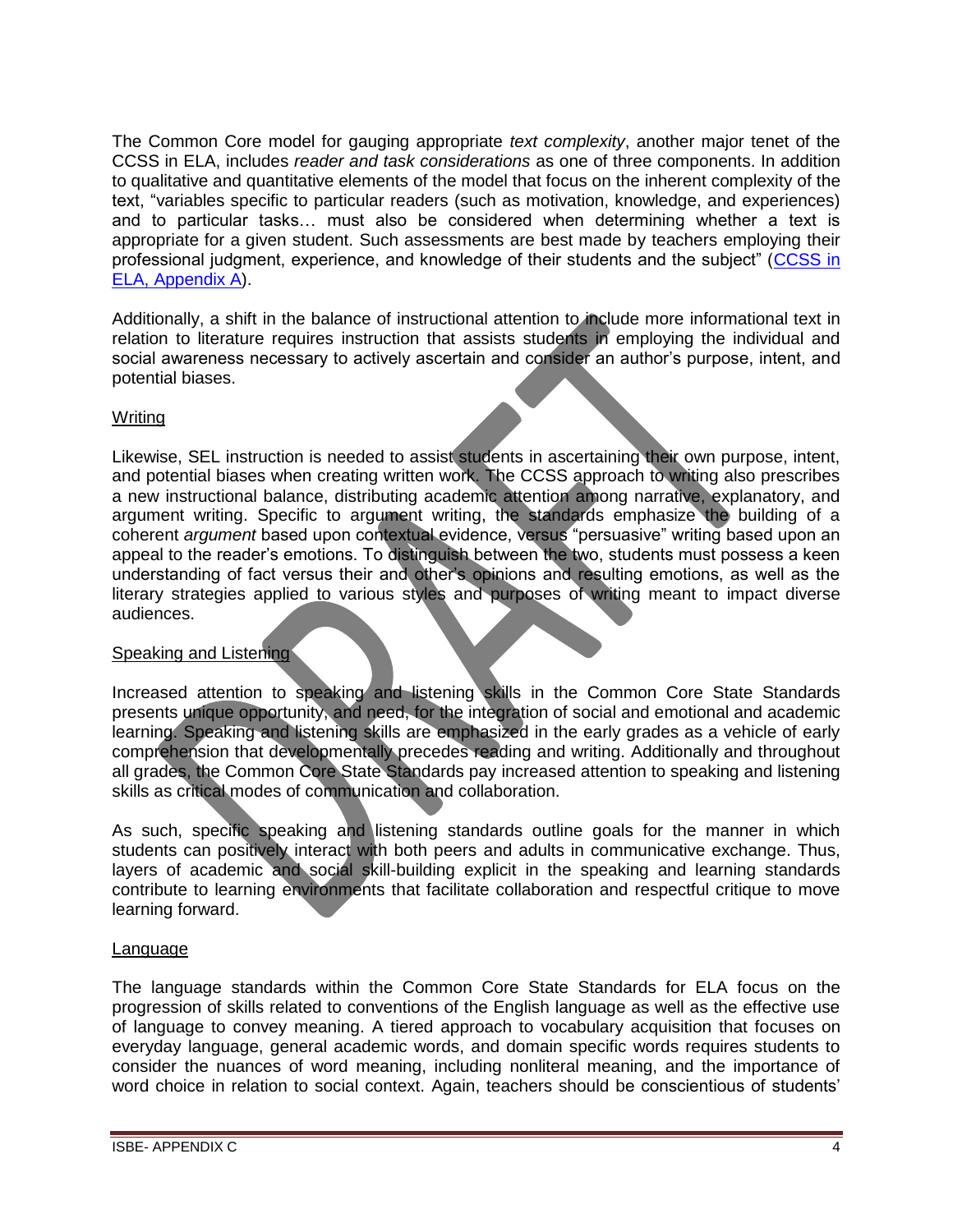diverse cultural and experiential frames of reference as it affects language acquisition and word choice.

#### Shared approach to Literacy

Importantly, the Common Core State Standards initiative calls for a shared approach to literacy that requires all educators across subject areas to share responsibility for reinforcing the major tenets of the ELA standards. To be clear, that does not mean that instructors of other content areas must shift their focus to fill the specific roles of English teachers. It does, however, assert an acknowledgement that the major goals of student literacy, which serve as the vehicle for instruction and assessment of understanding in all content areas, are too large and interconnected to be addressed in isolation in English courses only.

Therefore, the CCSS requires building-wide cohesion in the teaching of literacy goals in relation to subject areas. In fact, reading and writing standards for literacy to be applied in the content areas in grades 6-12 are included in the Common Core State Standards in ELA document and divided into two sections: Literacy in History/Social Studies and Literacy in Science and Technical Subjects. These subject-area literacy standards offer parallel progressions toward the same anchor standards as ELA and reflect content-specific applications of the same broad skills.

It follows, then, that all teachers, regardless of content area, must acquire awareness and skills related to the social and emotional aspects of literacy (as outlined in the CCSS standards in ELA).

### **A Mindful Approach to Numeracy**

As correlations involving academic and social emotional learning are highlighted via a broadened definition of literacy, not to be forgotten are the social and emotional connections to the evolved approach to numeracy laid forth in the Common Core State Standards in Mathematics.

The CCSS reflect not only content, but an awareness of how students best learn math. Writers of the Math standards attest that to the greatest extent supported by current research, the standards were developed with sensitivity to learners' development:

*"…(T)he 'sequence of topics and performances' that is outlined in a body of mathematics standards must also respect what is known about how children learn… In recognition of this, the development of these Standards began with research-based learning progressions detailing what is known today about how students' mathematical knowledge, skill, and understanding develop over time."* 

#### *Common Core State Standards in Mathematics, Introduction*

Significantly, the Common Core State Standards for Mathematics includes practice standards as well as content standards, with the former describing the "varieties of expertise that mathematics educators at all levels should seek to develop in their students." The Practice Standards in Mathematics reflect the balanced emphases on procedure and understanding that characterize the CCSS in Math. In addition to practice standards directly related to one's academic approach to mathematics, the practice standards also include descriptors of communication and application processes stemming from mathematical learning. For instance,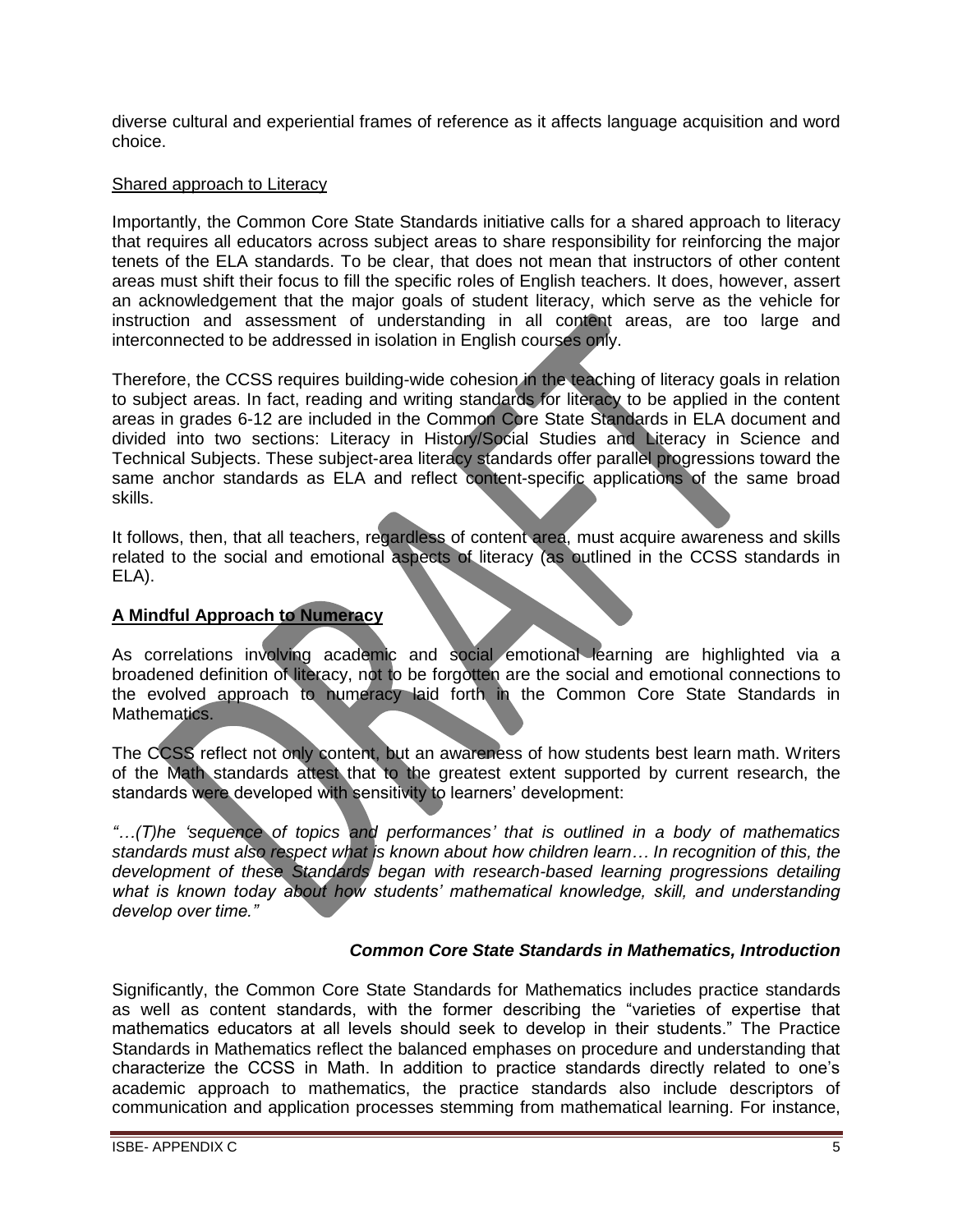among expectations laid forth in the [Math Practice Standards,](http://www.isbe.net/common_core/pls/level1/pdf/math-standards.pdf) is a "productive disposition (habitual inclination to see mathematics as sensible, useful, and worthwhile, coupled with a belief in diligence and one's own efficacy."

This and other habits of mind culminating in the practice standards, to varying extents, correlate with and benefit from a social-emotional emphasis on learners' self-awareness and social skills applied to the learning process. Full descriptions of the eight Mathematical Practice Standards can be found in the [Common Core State Standards in Mathematics](http://www.isbe.net/common_core/pls/level1/pdf/math-standards.pdf) document, yet the following are excerpted examples of select Math Practice Standards that explicitly illustrate such connections.

## **1. Make sense of problems and persevere in solving them.**

"Mathematically proficient students… continually ask themselves, "Does this make sense?" They can understand the approaches of others to solving complex problems and identify correspondences between different approaches."

### **3. Construct viable arguments and critique the reasoning of others.**

"Mathematically proficient students…justify their conclusions, communicate them to others, and respond to the arguments of others… Students at all grades can listen or read the arguments of others, decide whether they make sense, and ask useful questions to clarify or improve the arguments."

### **4. Model with mathematics.**

"Mathematically proficient students can apply the mathematics they know to solve problems arising in everyday life, society, and the workplace… (A) student might apply proportional reasoning to plan a school event or analyze a problem in the community."

## **Instructional Considerations in Math**

Writers of the CCSS acknowledge that the increased rigor represented in the standards require even more explicit attention to students' abilities to successfully approach and persevere in the pursuit of mathematical understanding and procedural fluency. This perseverance requires the ability to sustain engagement and overcome obstacles with a mindset that anticipates challenges as external and surmountable, versus surrendering effort when challenges are encountered. Socially and emotionally, self-awareness and self-monitoring skills prove essential to this goal, as does the ability to validate and compare alternative approaches pursued by others in relation to one's own work.

The CCSS require an approach to math instruction that is highly collaborative and dependent upon rich discourse among students about math content. The standards require that students not only solve math problems, but be able to explain their reasoning to others comprehensively and coherently. When approaches and/or results differ, students are expected to converse about these results in a respectful manner while maintaining focus on the seeking of mathematical truth, versus conflict that is personalized. Preemptive social and emotional skillbuilding is crucial to creating a climate and promote the individual capacities necessary to pursue this discourse-centered approach.

Finally, the CCSS in Mathematics focus on the goal of applying skills and knowledge gained to real-life problem-solving. Students are asked to transfer learning from the math classroom to the resolution of scenarios that impact others and are social in nature. This broadened application of math requires social and emotional awareness in ascertaining problems to be